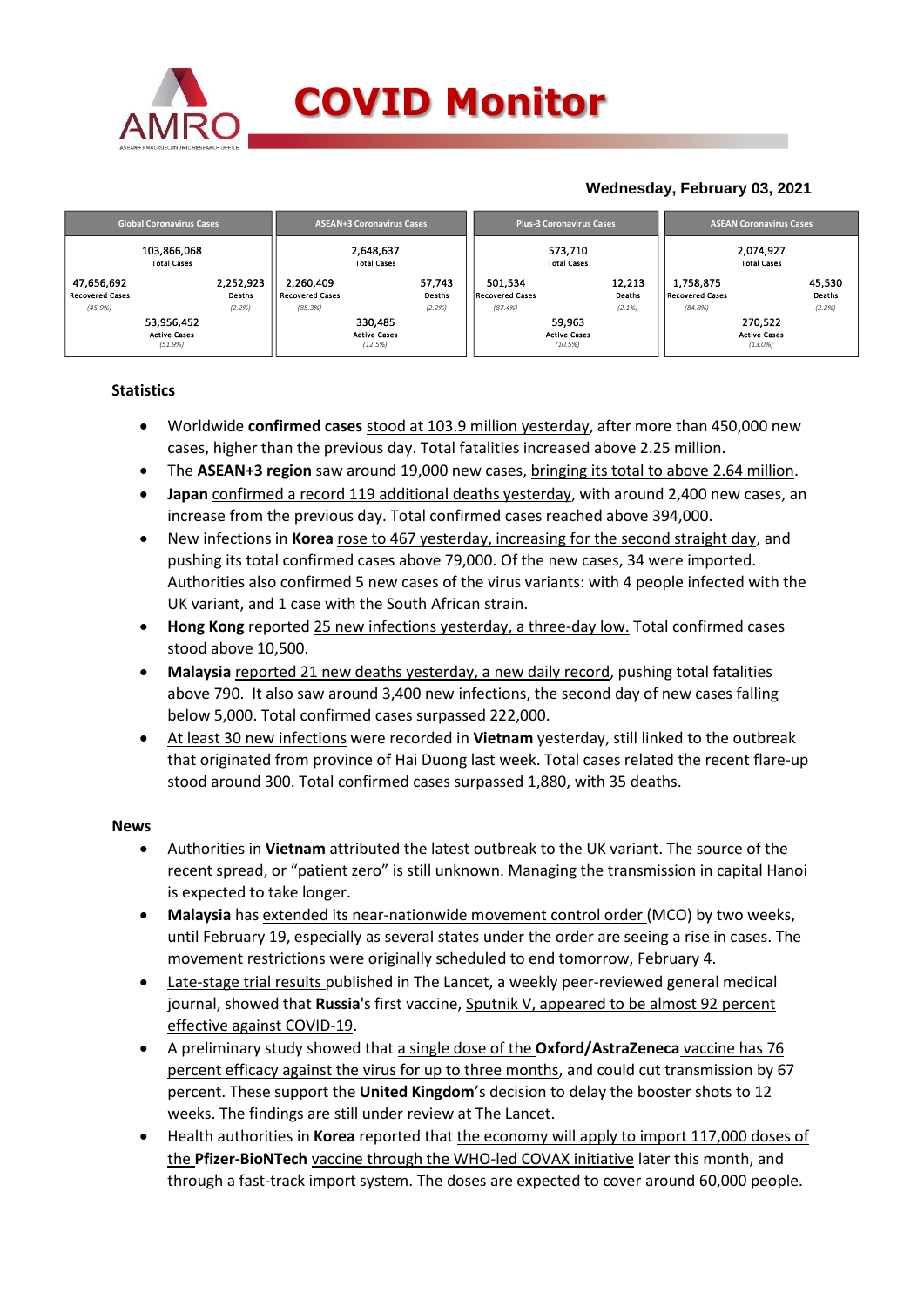

# **COVID Monitor**

Data as of 2/2/2021

#### Overview of Confirmed COVID-19 Cases

| <b>Economy</b>       | <b>Total</b><br>Cases | Cases per 1M<br>Population | <b>New</b><br>Cases | <b>New Cases per</b><br>1M Pop. | <b>New Cases</b><br>$(7$ -day avg) <sup>2</sup> | ∆New Cases            | ∆% New<br>Cases | <b>Total</b><br><b>Deaths</b> | <b>New</b><br><b>Deaths</b> | Fatality<br><b>Rate (%)</b> | <b>Total</b><br><b>Recovered</b> | <b>Recovery</b><br><b>Rate (%)</b> | <b>Active</b><br>Cases  | <b>Resolved cases</b><br>$(96)^2$ |
|----------------------|-----------------------|----------------------------|---------------------|---------------------------------|-------------------------------------------------|-----------------------|-----------------|-------------------------------|-----------------------------|-----------------------------|----------------------------------|------------------------------------|-------------------------|-----------------------------------|
| Global               | 103,866,068           |                            | 453,081             |                                 |                                                 | 5,949                 | 0.4             | 2,252,923                     | 14,795                      | 2.2                         | 47,656,692                       | 45.9                               | 53,956,452              | 48.1                              |
| ASEAN+3              | 2,648,637             |                            | 19,091              |                                 |                                                 | $-1,068$              | 0.7             | 57,743                        | 519                         | 2.2                         | 2,260,409                        | 85.3                               | 330,485                 | 48.0                              |
| Plus-3               | 573,710               |                            | 2,830               |                                 |                                                 | 640                   | 0.5             | 12,213                        | 127                         | 2.1                         | 501,534                          | 87.4                               | 59,963                  | 87.5                              |
| ASEAN                | 2,074,927             |                            | 16,261              |                                 |                                                 | $-1,708$              | 0.8             | 45,530                        | 392                         | 2.2                         | 1,758,875                        | 84.8                               | 270,522                 | 87.1                              |
|                      |                       |                            |                     |                                 |                                                 |                       |                 |                               |                             |                             |                                  |                                    |                         |                                   |
| China                | 89,619                | 64                         | 25                  | 0.0                             |                                                 | $-5$                  | 0.0             | 4,636                         | $\mathbf 0$                 | 5.2                         | 83,465                           | 93.1                               | 1,518                   | 98.3                              |
| Hong Kong, China     | 10,511                | 1,377                      | 25                  | 3.3                             |                                                 | -9                    | 0.2             | 184                           | $\overline{2}$              | 1.8                         | 9,549                            | 90.8                               | 778                     | 92.6                              |
| Japan                | 394,269               | 3,135                      | 2,313               | 18.4                            |                                                 | 523                   | 0.6             | 5,952                         | 119                         | 1.5                         | 339,221                          | 86.0                               | 49,096                  | 87.5                              |
| Korea                | 79,311                | 1,524                      | 467                 | 9.0                             |                                                 | 131                   | 0.6             | 1,441                         | 6                           | 1.8                         | 69,299                           | 87.4                               | 8,571                   | 89.2                              |
|                      |                       |                            |                     |                                 |                                                 |                       |                 |                               |                             |                             |                                  |                                    |                         |                                   |
| Indonesia            | 1,099,687             | 4,075                      | 10,379              | 38.5                            |                                                 | $-615$                | $1.0$           | 30,581                        | 304                         | 2.8                         | 896,530                          | 81.5                               | 172,576                 | 84.3                              |
| Malaysia             | 222,628               | 6,701                      | 3,455               | 104.0                           |                                                 | $-759$                | 1.6             | 791                           | 21                          | 0.4                         | 173,990                          | 78.2                               | 47,847                  | 78.5                              |
| Philippines          | 528,853               | 4,806                      | 1,581               | 14.4                            |                                                 | $-73$                 | 0.3             | 10,874                        | 67                          | 2.1                         | 487,611                          | 92.2                               | 30,368                  | 94.3                              |
| Singapore            | 59,584                | 10,450                     | 19                  | 3.3                             |                                                 | $-10$                 | $0.0\,$         | 29                            | $\pmb{0}$                   | 0.0                         | 59,301                           | 99.5                               | 254                     | 99.6                              |
| Thailand             | 21,249                | 312                        | 795                 | 11.7                            |                                                 | $-41$                 | 3.9             | 79                            | 0                           | 0.4                         | 14,001                           | 65.9                               | 7,169                   | 66.3                              |
|                      |                       | 399                        |                     | 0.0                             |                                                 | $\mathbf 0$           | 0.0             |                               |                             |                             |                                  |                                    | $\overline{7}$          | 96.1                              |
| Brunei Darussalam    | 180                   | 28                         | $\mathbf 0$         |                                 |                                                 | $\pmb{0}$             |                 | 3<br>$\Omega$                 | 0<br>0                      | 1.7                         | 170                              | 94.4                               |                         |                                   |
| Cambodia             | 466                   |                            | 0                   | 0.0                             |                                                 |                       | 0.0             |                               |                             | 0.0                         | 447                              | 95.9                               | 19                      | 95.9                              |
| Lao PDR              | 44                    | 6                          | $\mathbf 0$         | 0.0                             |                                                 | $\mathbf 0$<br>$-209$ | 0.0             | $\Omega$                      | $\mathbf 0$                 | 0.0                         | 41                               | 93.2                               | $\overline{\mathbf{3}}$ | 93.2                              |
| Myanmar              | 140,354               | 2,629                      | 0                   | 0.0                             |                                                 |                       | $0.0\,$         | 3138                          | 0                           | 2.2                         | 125324                           | 89.3                               | 11,892                  | 91.5                              |
| Vietnam              | 1,882                 | 20                         | 32                  | 0.3                             |                                                 | $^{\circ}1$           | 1.7             | 35                            | 0                           | 1.9                         | 1,460                            | 77.6                               | 387                     | 79.4                              |
| Belgium              | 713,271               | 61,932                     | 1,854               | 161.0                           |                                                 | 590                   | 0.3             | 21,173                        | 49                          | 3.0                         |                                  |                                    |                         |                                   |
| France               | 3,213,360             | 49,441                     | 22,659              | 348.6                           |                                                 | 18,312                | 0.7             | 76,852                        | 724                         | 2.4                         |                                  | ٠.                                 |                         |                                   |
| Germany              | 2,240,017             | 26,996                     | 7,690               | 92.7                            |                                                 | 1,022                 | 0.3             | 58,992                        | 933                         | 2.6                         | 2,043,773                        | 91.2                               | 137,252                 | 93.9                              |
| Italy                | 2,570,608             | 42,678                     | 9,651               | 160.2                           |                                                 | 1,726                 | 0.4             | 89,344                        | 499                         | 3.5                         | 2,043,499                        | 79.5                               | 437,765                 | 83.0                              |
| Netherlands          | 998,924               | 57,805                     | 17,261              | 998.8                           |                                                 | 14,073                | 1.8             | 14,218                        | 193                         | 1.4                         | ÷,                               | $\sim$                             |                         | $\sim$                            |
| Spain                | 2,851,869             | 60,852                     | 29,064              | 620.2                           |                                                 | $-50,622$             | $1.0$           | 59,805                        | 724                         | 2.1                         | 150,376                          | 5.3                                | 53,521                  | 98.1                              |
| Switzerland          | 526,728               | 60,915                     | 1,633               | 188.9                           |                                                 | $-2,142$              | 0.3             | 9,489                         | 37                          | 1.8                         | 317,600                          | 60.3                               | 199,639                 | 62.1                              |
| United Kingdom       | 3,863,757             | 57,449                     | 27,974              | 415.9                           |                                                 | 9,367                 | 0.7             | 108,225                       | 1,661                       | 2.8                         |                                  | $\overline{\phantom{a}}$           |                         | $\sim$                            |
|                      |                       |                            |                     |                                 |                                                 |                       |                 |                               |                             |                             |                                  |                                    |                         |                                   |
| Brazil               | 9,283,418             | 43,919                     | 54,096              | 255.9                           |                                                 | 29,505                | 0.6             | 226,309                       | 1,210                       | 2.4                         | 8,258,074                        | 89.0                               | 799,035                 | 91.4                              |
| Canada               | 791,133               | 20,922                     | 2,947               | 77.9                            |                                                 | $-2,772$              | 0.4             | 20,242                        | 97                          | 2.6                         | 722,002                          | 91.3                               | 48,889                  | 93.8                              |
| Argentina            | 1,943,548             | 42,668                     | 9,695               | 212.8                           |                                                 | 3,081                 | 0.5             | 48,426                        | 177                         | 2.5                         | 1,738,768                        | 89.5                               | 156,354                 | 92.0                              |
| Mexico               | 1,874,092             | 14,746                     | 4,384               | 34.5                            |                                                 | $-1,064$              | 0.2             | 159,533                       | 433                         | 8.5                         | 1,436,482                        | 76.6                               | 278,077                 | 85.2                              |
| Peru                 | 1,142,716             | 34,813                     | 4,477               | 136.4                           |                                                 | 4,477                 | 0.4             | 41,181                        | 155                         | 3.6                         | 1,057,145                        | 92.5                               | 44,390                  | 96.1                              |
| <b>United States</b> | 26,327,104            | 79,526                     | 113,964             | 344.2                           |                                                 | $-16,128$             | 0.4             | 444,743                       | 3,529                       | 1.7                         |                                  | $\sim$                             |                         | $\sim$                            |
|                      |                       |                            |                     |                                 |                                                 |                       |                 |                               |                             |                             |                                  |                                    |                         |                                   |
| Australia            | 28,829                | 1,110                      | 6                   | 0.2                             |                                                 | $\mathbf{1}$          | 0.0             | 909                           | $\mathbf 0$                 | 3.2                         | 26,070                           | 90.4                               | 1,850                   | 93.6                              |
| India                | 10,777,284            | 7,869                      | 11,039              | 8.1                             |                                                 | 2,404                 | $0.1\,$         | 154,596                       | 110                         | 1.4                         | 10,462,631                       | 97.1                               | 160,057                 | 98.5                              |
| Iran                 | 1,431,416             | 17,010                     | 6,820               | 81.0                            |                                                 | 223                   | 0.5             | 58,110                        | 72                          | 4.1                         | 1,223,197                        | 85.5                               | 150,109                 | 89.5                              |
| Russia               | 3,842,145             | 26,205                     | 16,406              | 111.9                           |                                                 | $-985$                | 0.4             | 72,982                        | 526                         | 1.9                         | 3,304,311                        | 86.0                               | 464,852                 | 87.9                              |
| Saudi Arabia         | 368,639               | 10,604                     | 310                 | 8.9                             |                                                 | 55                    | 0.1             | 6,383                         | 4                           | 1.7                         | 360,110                          | 97.7                               | 2,146                   | 99.4                              |
| South Africa         | 1,458,958             | 24,430                     | 2,649               | 44.4                            |                                                 | 101                   | 0.2             | 44,946                        | 547                         | 3.1                         | 1,318,504                        | 90.4                               | 95,508                  | 93.5                              |

Source: Haver Analytics, sourced from Johns Hopkins University; AMRO staff calculations.<br>Notes: New cases since previous day. Δ% refers to percentage change since previous day. Fatality rate measured as deaths per confirm